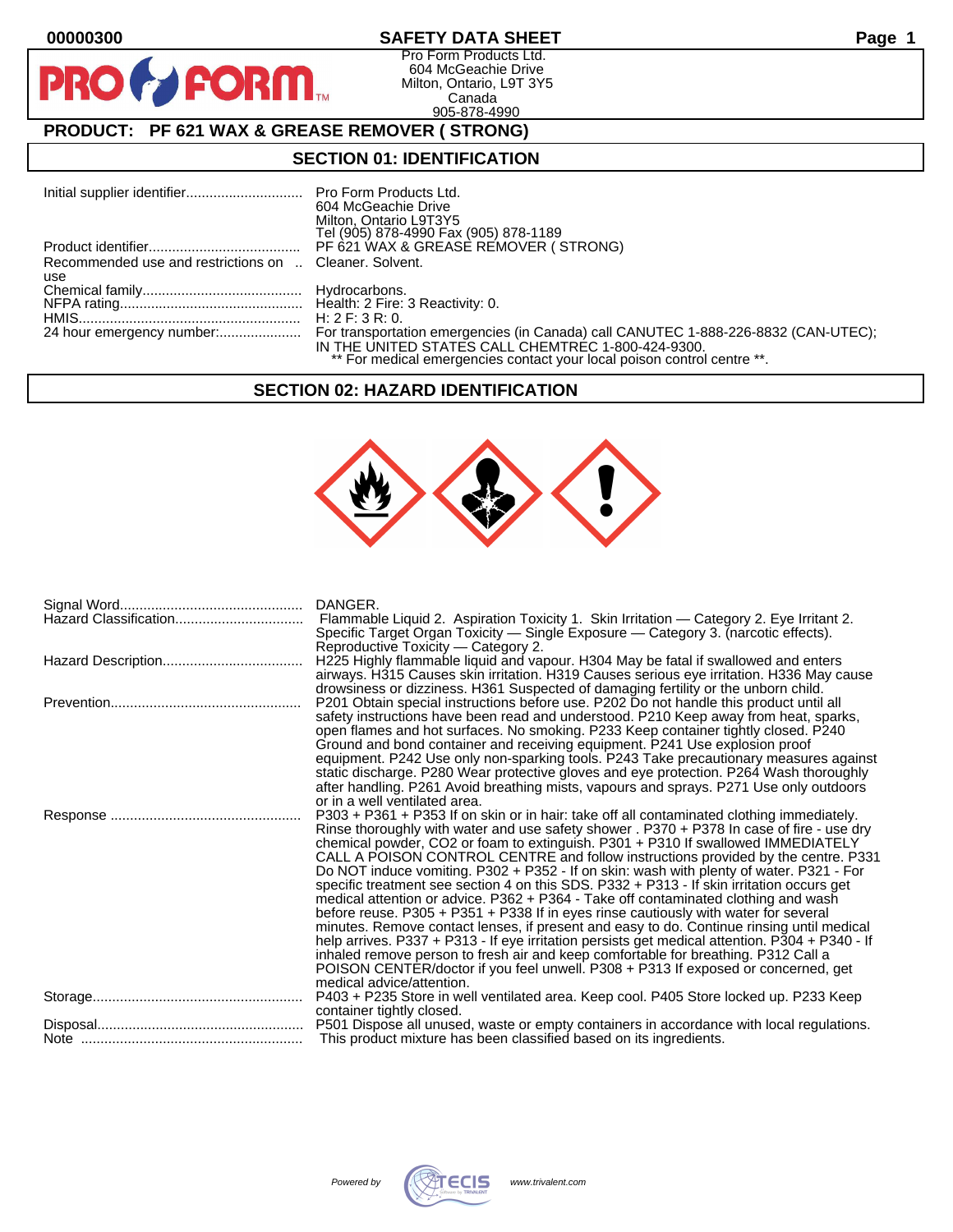# **PRODUCT: PF 621 WAX & GREASE REMOVER ( STRONG)**

| <b>SECTION 03: COMPOSITION / INFORMATION ON INGREDIENTS</b> |            |          |  |
|-------------------------------------------------------------|------------|----------|--|
| ICHEMICAL NAME AND SYNONYMS                                 | CAS#       | IWT. %   |  |
| Xylene                                                      | 1330-20-7  | 75-85    |  |
| Solvent naphtha (petroleum), light aliph. (VM&P Naphtha)    | 64742-89-8 | 7-13     |  |
| Isopropyl Alcohol                                           | 67-63-0    | $7 - 13$ |  |

#### **SECTION 04: FIRST-AID MEASURES**

| In case of contact, immediately flush eyes, keeping eyelids open, with plenty of water for at                                                                                                                                                                                                                                                                                                                                   |
|---------------------------------------------------------------------------------------------------------------------------------------------------------------------------------------------------------------------------------------------------------------------------------------------------------------------------------------------------------------------------------------------------------------------------------|
| least 15 minutes. Obtain medical attention.<br>Remove all contaminated clothing and immediately wash the exposed areas with copious<br>amounts of water for a minimum of 30 minutes or up to 60 minutes for critical body areas. If                                                                                                                                                                                             |
| irritation persists, seek medical attention.<br>If inhaled, remove to fresh air. If not breathing, give artificial respiration. If breathing is<br>difficult, give oxygen, obtain medical attention.                                                                                                                                                                                                                            |
| Rinse mouth with water. Do not induce vomiting. If spontaneous vomiting occurs have                                                                                                                                                                                                                                                                                                                                             |
| victim lean forward with head down to prevent aspiration of fluid into the lungs. Never give<br>anything by mouth to an unconscious person.<br>Treat victims symptomatically. The main hazard from ingestion is aspiration of the liquid<br>into the lungs producing chemical pneumonitis. In the event of an incident involving this<br>product ensure that medical authorities are provided a copy of this safety data sheet. |

#### **SECTION 05: FIRE-FIGHTING MEASURES**

| Suitable and unsuitable extinguishing<br>media                                                                     | "Alcohol" foam, CO2, dry chemical. In cases of larger fires, water spray should be used.<br>Do not use water in a jet.                                                                                                                                                                                                                                                                |  |
|--------------------------------------------------------------------------------------------------------------------|---------------------------------------------------------------------------------------------------------------------------------------------------------------------------------------------------------------------------------------------------------------------------------------------------------------------------------------------------------------------------------------|--|
| Specific hazards arising from the<br>hazardous product, such as the nature of<br>any hazardous combustion products | Oxides of carbon (CO, CO2). Hydrocarbon fumes and smoke.                                                                                                                                                                                                                                                                                                                              |  |
| Special protective equipment and<br>precautions for fire-fighters                                                  | Firefighter should be equipped with self-contained breathing apparatus and full protective<br>clothing to protect against potentially toxic and irritating fumes. Cool fire-exposed<br>containers with cold water spray. Heat will cause pressure buildup and may cause<br>explosive rupture. Keep run-off water from entering sewers and other waterways. Dike for<br>water control. |  |
| Unusual fire / explosion hazards                                                                                   | Vapours may be heavier than air. May travel long distances along the ground before<br>igniting and flashing back to vapour source.                                                                                                                                                                                                                                                    |  |
| <b>SECTION 06: ACCIDENTAL RELEASE MEASURES</b>                                                                     |                                                                                                                                                                                                                                                                                                                                                                                       |  |

 Leak/spill.................................................. Ventilate. Eliminate all sources of ignition. Contain the spill. Avoid all personal contact. Evacuate all non-essential personnel. Prevent runoff into drains, sewers, and other waterways. Cover spill with absorbent material and place in appropriate containers. Spill area can be washed with water. Collect wash water for approved disposal. Spilled material and water rinses are classified as chemical waste, and must be disposed of in accordance with current local, provincial, state, and federal regulations.

# **SECTION 07: HANDLING AND STORAGE**

| or mist. Handle and open container with care. Employees should wash hands and face<br>before eating or drinking. | Conditions for safe storage, including any<br>incompatibilities | which product is packed. Ground handling equipment. Avoid all skin contact and ventilate<br>adequately, otherwise wear an appropriate breathing apparatus. Avoid breathing vapours<br>Keep away from heat, sparks, and open flames. Keep container closed when not in use.<br>Store away from oxidizing and reducing materials. Store away from sunlight. |  |
|------------------------------------------------------------------------------------------------------------------|-----------------------------------------------------------------|-----------------------------------------------------------------------------------------------------------------------------------------------------------------------------------------------------------------------------------------------------------------------------------------------------------------------------------------------------------|--|
|                                                                                                                  |                                                                 |                                                                                                                                                                                                                                                                                                                                                           |  |

# **SECTION 08: EXPOSURE CONTROLS / PERSONAL PROTECTION**

| <b>IINGREDIENTS</b> | <b>ACGIH TLV</b><br><b>TWA</b>               | STEL      | <b>OSHA PEL</b><br><b>IPEL</b> | STEL            | <b>NIOSH</b><br>IREL |
|---------------------|----------------------------------------------|-----------|--------------------------------|-----------------|----------------------|
| Xylene              | 50 ppm<br>CA ON: 100ppm (TWA); 150ppm (STEL) | $150$ ppm | 100 ppm TWA                    | Not established | Not established      |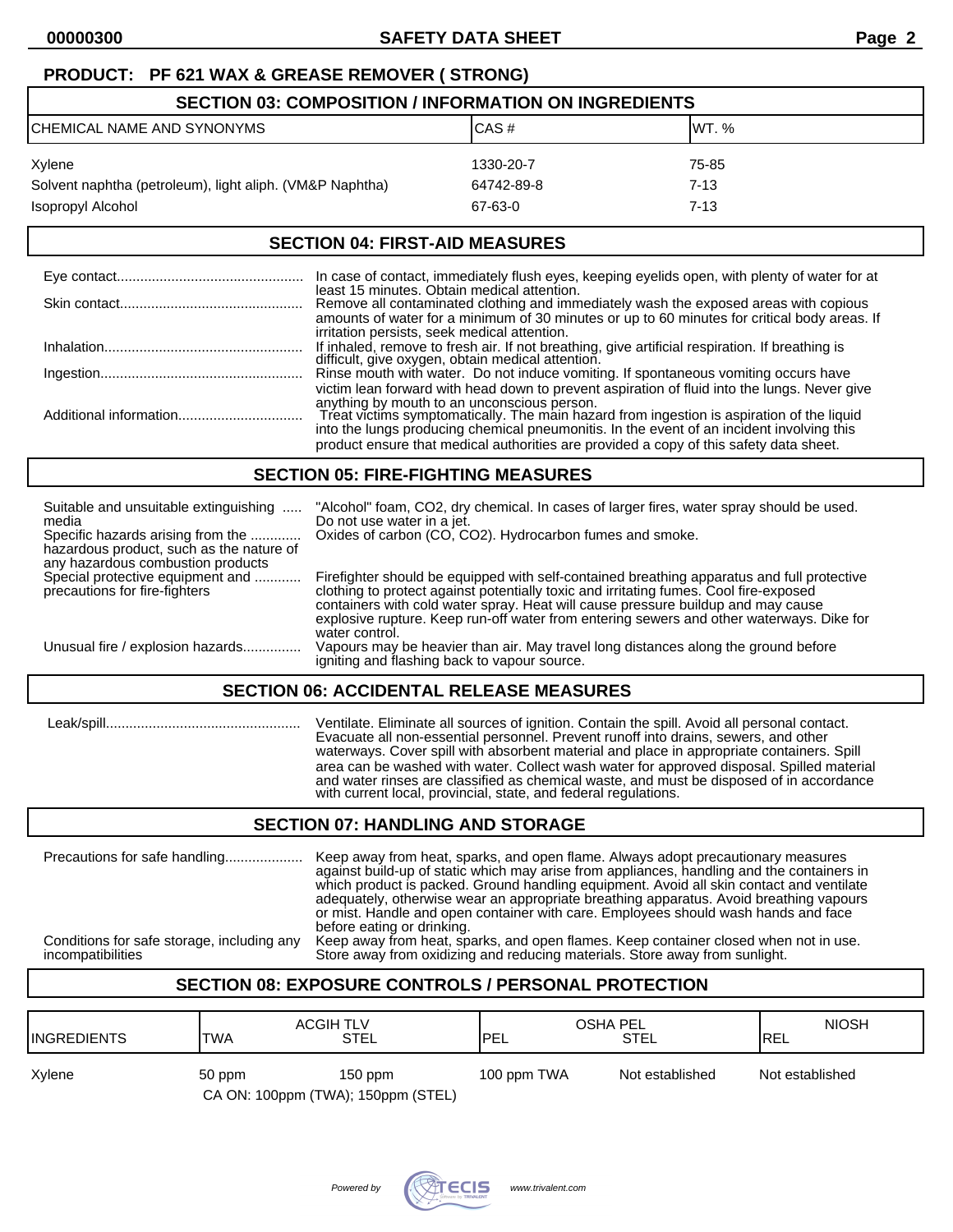# **SECTION 08: EXPOSURE CONTROLS / PERSONAL PROTECTION**

| <b>INGREDIENTS</b>                                                | TWA       | <b>ACGIH TLV</b><br><b>STEL</b>                                                                                                                                                                                                                                                                                                                                                                                                                                                                          | <b>OSHA PEL</b><br>IPEL | <b>STEL</b>     | <b>NIOSH</b><br><b>IREL</b> |
|-------------------------------------------------------------------|-----------|----------------------------------------------------------------------------------------------------------------------------------------------------------------------------------------------------------------------------------------------------------------------------------------------------------------------------------------------------------------------------------------------------------------------------------------------------------------------------------------------------------|-------------------------|-----------------|-----------------------------|
| Solvent naphtha<br>(petroleum), light aliph.<br>(VM&P Naphtha)    | $100$ ppm | 300 ppm                                                                                                                                                                                                                                                                                                                                                                                                                                                                                                  | $100$ ppm               | Not established | Not established             |
| Isopropyl Alcohol                                                 | 200 ppm   | $400$ ppm                                                                                                                                                                                                                                                                                                                                                                                                                                                                                                | 400 ppm (TWA)           | 500 ppm         | 400 ppm                     |
|                                                                   |           | CA ON: 200 ppm (TWA), 400 ppm (STEL)                                                                                                                                                                                                                                                                                                                                                                                                                                                                     |                         |                 |                             |
| Personal Protective Equipment<br>Appropriate engineering controls |           | Liquid chemical goggles.<br>Local exhaust ventilation is recommended. Wear an appropriate, properly fitted respirator<br>when contaminant levels exceed the recommended exposure limits.<br>Chemical resistant gloves.<br>Wear adequate protective clothes.<br>Safety boots per local regulations.<br>Emergency showers and eye wash stations should be available.<br>Local exhaust at points of emission. Ventilation system must be designed vapor and<br>explosion proof for handling solvent vapors. |                         |                 |                             |

#### **SECTION 09: PHYSICAL AND CHEMICAL PROPERTIES**

| Appearance/Physical state<br>Odour threshold (ppm)<br>Vapour pressure (mm Hg)<br>Vapour density (air=1)<br>Relative Density (Specific Gravity)<br>Melting / Freezing point (deg C)<br>Initial boiling point / boiling range (deg C).<br>Flash point (deg C), method<br>Auto ignition temperature (deg C)<br>Upper flammable limit (% vol)<br>Lower flammable limit (% vol)<br>Partition coefficient - n-octanol/water | Liquid.<br>Clear, colourless.<br>Characteristic odour.<br>Not available.<br>Not available.<br>No data.<br>No data.<br>7.02 lbs/USG; 0.842.<br>$< 0 °C$ .<br>Miscible.<br>>82 °C .<br>Not available.<br>12 °C. (estimated).<br>$>$ 320.<br>12.0.<br>0.9.<br>Not available.<br>100. |
|-----------------------------------------------------------------------------------------------------------------------------------------------------------------------------------------------------------------------------------------------------------------------------------------------------------------------------------------------------------------------------------------------------------------------|-----------------------------------------------------------------------------------------------------------------------------------------------------------------------------------------------------------------------------------------------------------------------------------|
|                                                                                                                                                                                                                                                                                                                                                                                                                       | 7.02 lbs/USG.                                                                                                                                                                                                                                                                     |
|                                                                                                                                                                                                                                                                                                                                                                                                                       | No data.                                                                                                                                                                                                                                                                          |

#### **SECTION 10: STABILITY AND REACTIVITY**

|                                                                                                              | Stable at normal temperatures and pressures.<br>Avoid heat, sparks and flames. Explosive reactions can occur in the presence of strong<br>oxidizing agents.                                                                                        |
|--------------------------------------------------------------------------------------------------------------|----------------------------------------------------------------------------------------------------------------------------------------------------------------------------------------------------------------------------------------------------|
| Possibility of hazardous reactions<br>Conditions to avoid, including static<br>discharge, shock or vibration | Hazardous polymerization will not occur.<br>Keep away from heat. Incompatible with strong oxidizers. Aldehydes. Halogenated<br>compounds. Strong acids.<br>Hazardous decomposition products By fire: Oxides of carbon (CO,CO2). Dense black smoke. |

# **SECTION 11: TOXICOLOGICAL INFORMATION**

| <b>INGREDIENTS</b>                                       | LC50                                   | ILD50                                                  |
|----------------------------------------------------------|----------------------------------------|--------------------------------------------------------|
| Xylene                                                   | 6350 ppm 4 hours rat                   | >3523 mg/kg rat oral                                   |
| Solvent naphtha (petroleum), light aliph. (VM&P Naphtha) | 3400 ppm 4hr Rat                       | >2000 mg/kg Oral Rat >2000<br>mg/kg Dermal Rat         |
| Isopropyl Alcohol                                        | 72600 mg/m3, rat (4 hr)                | 1870 mg/kg (oral, rat).<br>4059 mg/kg (dermal, rabbit) |
| Doute of overgours                                       | Eug contact, Clrip contact, Inhalation |                                                        |

Route of exposure..................................... Eye contact. Skin contact. Inhalation.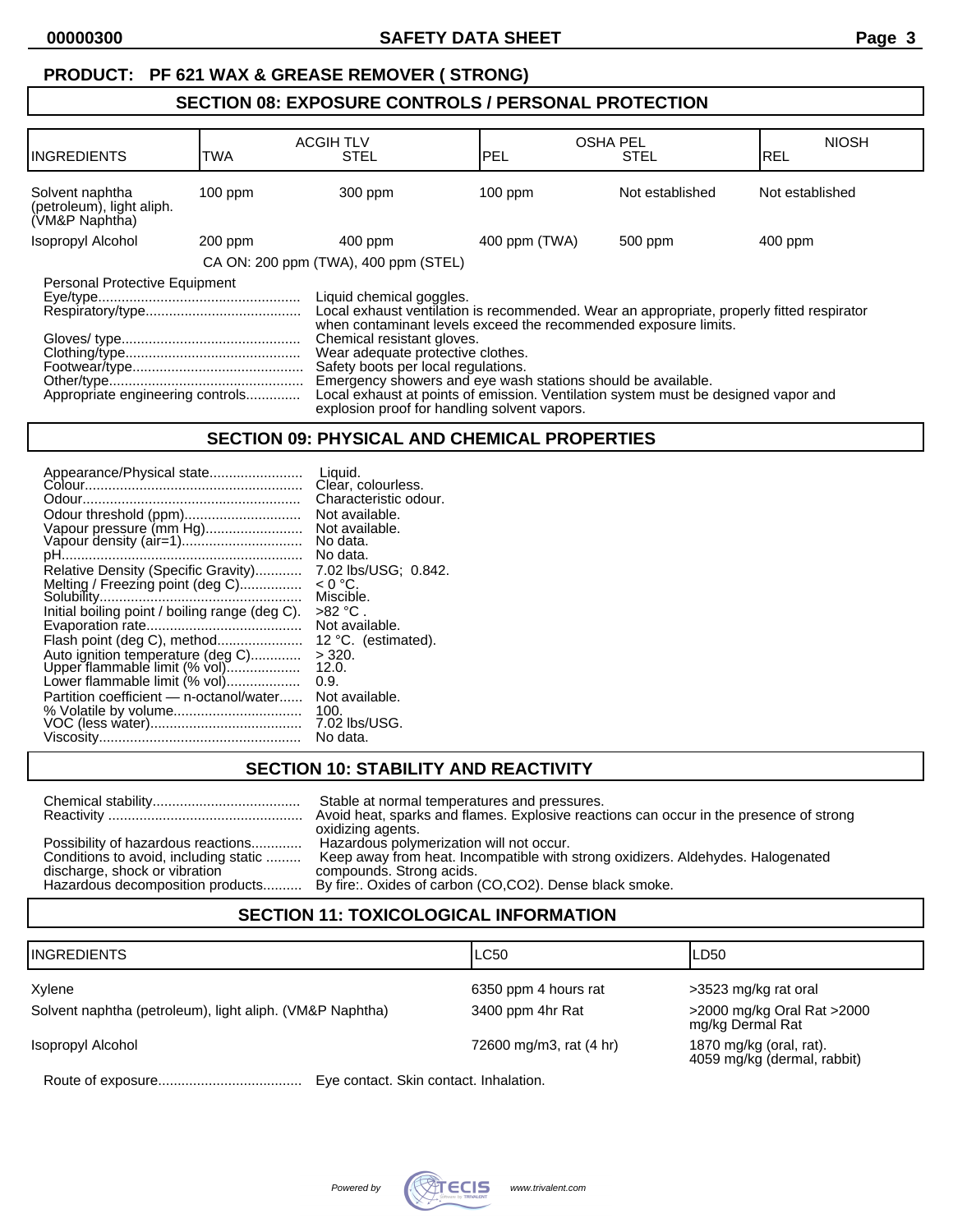#### **SECTION 11: TOXICOLOGICAL INFORMATION**

|                                    | Contact with skin may cause moderate to severe irritation. Skin absorption of material may<br>cause systemic toxicity. Contact with eyes may cause irritation. Excessive inhalation of<br>vapours can cause respiratory irritation, dizziness, headache, vomiting and<br>unconsciousness. Aspiration of material into the lungs can cause chemical pneumonitis<br>which can be fatal.                                                                                                                                                                               |
|------------------------------------|---------------------------------------------------------------------------------------------------------------------------------------------------------------------------------------------------------------------------------------------------------------------------------------------------------------------------------------------------------------------------------------------------------------------------------------------------------------------------------------------------------------------------------------------------------------------|
| Effects of chronic exposure        | Breathing high concentrations of vapour may cause anesthetic effects and serious health<br>effects. Prolonged or repeated skin contact may cause drying or cracking of skin. Chronic<br>exposure to organic solvent vapours have been associated with various neurotoxic effects<br>including permanent brain and/or nervous system damage, kidney, liver, blood damage<br>and reproductive effects among women. Symptoms may include nausea, vomiting,<br>abdominal pain, headache, impaired memory, loss of coordination, insomnia and breathing<br>difficulties. |
|                                    | This product contains ethylbenzene. Ethylbenzene is known to the state of California to                                                                                                                                                                                                                                                                                                                                                                                                                                                                             |
|                                    | cause cancer and developmental effects.<br>High level exposure to Xylene in some animal studies have been reported to cause health                                                                                                                                                                                                                                                                                                                                                                                                                                  |
|                                    | effects on the developing embryo/fetus. The relevance of this to humans is not known.                                                                                                                                                                                                                                                                                                                                                                                                                                                                               |
| Sensitizing capability of material | None known.                                                                                                                                                                                                                                                                                                                                                                                                                                                                                                                                                         |

#### **SECTION 12: ECOLOGICAL INFORMATION**

Environmental........................................... Do not allow to enter waters, waste water or soil. Persistence and degradability...................

#### **SECTION 13: DISPOSAL CONSIDERATIONS**

contaminated packaging

Information on safe handling for disposal . Dispose of as an industrial waste in a manner acceptable to good waste management<br>and methods of disposal, including any practice and in accordance with applicable local, provinc practice and in accordance with applicable local, provincial/State or federal regulations.

#### **SECTION 14: TRANSPORT INFORMATION**

|                              | UN1993 - FLAMMABLE LIQUID, N.O.S. (Isopropyl Alcohol) - Class 3 - Packing Group II -<br>This product meets the Limited Quantity exemption when packaged in containers less than<br>1 Litre. |
|------------------------------|---------------------------------------------------------------------------------------------------------------------------------------------------------------------------------------------|
| DOT Classification (Road)    | UN1993 - FLAMMABLE LIQUID, N.O.S. (Isopropyl Alcohol) - Class 3 - PGII. Ltd Qty (1<br>Liter/0.26 Gallons).                                                                                  |
| IATA Classification (Air)    | UN1993 - FLAMMABLE LIQUID, N.O.S. (Isopropyl Alcohol) - Class 3 - PGII.<br>Limited<br>Quantity.                                                                                             |
| IMDG Classification (Marine) | UN1993 - FLAMMABLE LIQUID, N.O.S. (Isopropyl Alcohol) - Class 3 - PGII.<br>Limited<br>Quantity.                                                                                             |
|                              | No.<br>In accordance with Part 2.2.1 of the Transportation of Dangerous Goods Regulations (July                                                                                             |
|                              | 2, 2014) - we certify that classification of this product is correct                                                                                                                        |

#### **SECTION 15: REGULATORY INFORMATION**

| WHMIS 1988 classification<br><b>SARA Title III</b>                                                  | B <sub>2</sub> . D <sub>2</sub> A. D <sub>2</sub> B.<br>On Domestic Substances List (DSL).<br>All components are listed.<br>This product is considered hazardous under the OSHA Hazard Communication Standard. |
|-----------------------------------------------------------------------------------------------------|----------------------------------------------------------------------------------------------------------------------------------------------------------------------------------------------------------------|
| Section 302 - extremely hazardous                                                                   | None.                                                                                                                                                                                                          |
| substances<br>Section 311/312 - hazard categories<br>EPA hazardous air pollutants (HAPS)<br>40CFR63 | Immediate health, delayed health, fire hazard.<br>Xylene. Ethylbenzene.                                                                                                                                        |
|                                                                                                     | *WARNING: This product contains a chemical known to the State of California to cause<br>cancer.                                                                                                                |

## **SECTION 16: OTHER INFORMATION**

| RF) |
|-----|
|     |
|     |

GULATORY AFFAIRS. Trivalent Data Systems Ltd. www.trivalent.com. 0) 387-7981.  $C$ LAIMER: All information appearing herein is based upon data obtained from experience and recognized technical sources. To the best of our knowledge, it is believed to be correct as of the date of issue but we make no representations as to its accuracy or